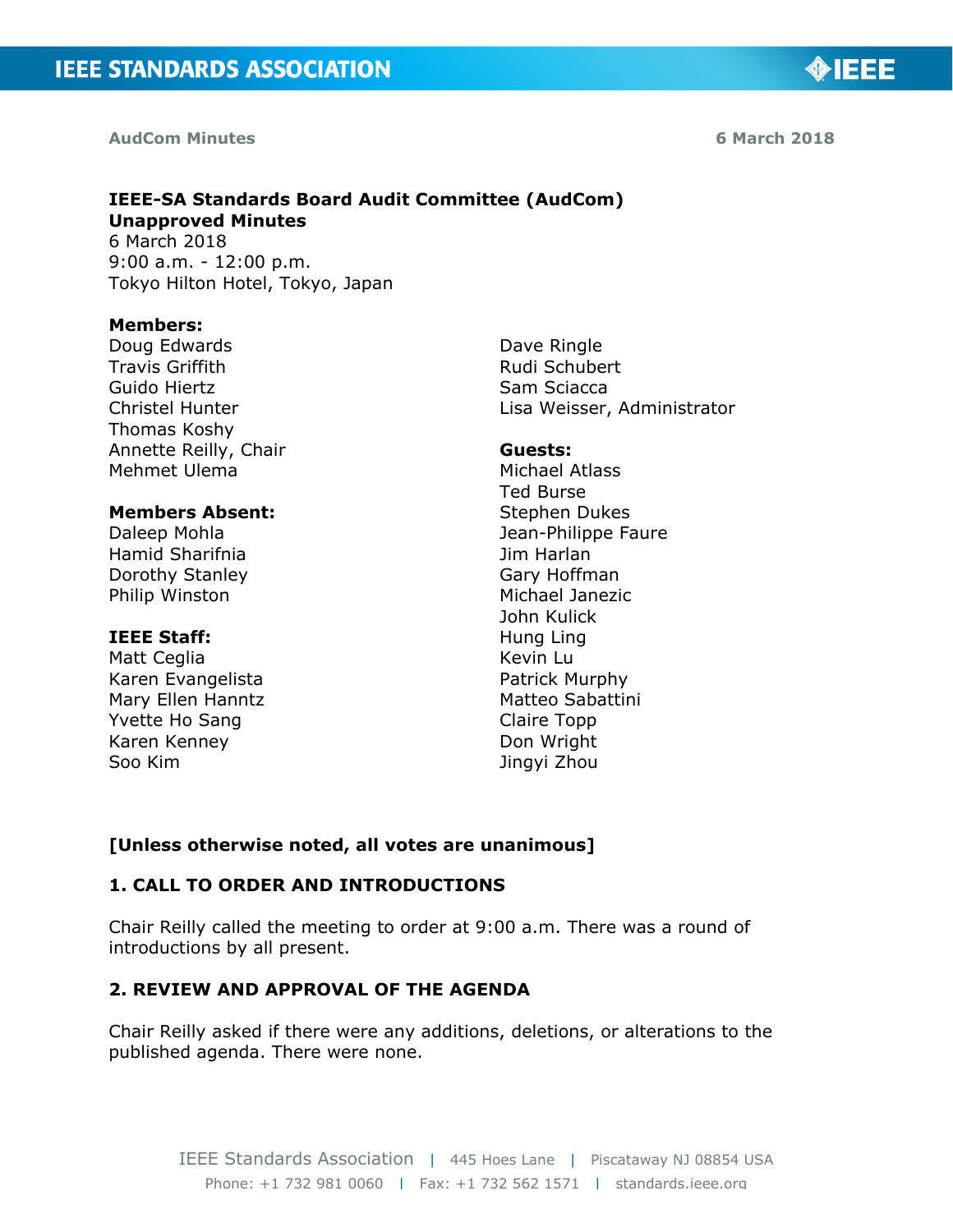**A motion was made to approve the 6 March 2018 AudCom meeting agenda. The motion was unanimously approved.**

## **3. APPROVAL OF MINUTES FROM THE 26 JANUARY 2018 AUDCOM MEETING**

**A motion was made to approve the minutes of the 26 January 2018 AudCom meeting. The motion was unanimously approved.**

### **4. P&P REVIEW**

### **4.1 Status of Continuing Sponsor P&P Review**

4.1.1 PE/SUB - Doug Edwards, Daleep Mohla

There are still open comments from the checklist that have not been addressed and the P&P will continue under review and move to the June 2018 AudCom agenda.

4.1.2 PE/SWG - Travis Griffith, Mehmet Ulema

There are still open comments from the checklist that have not been addressed and the P&P will continue under review and move to the June 2018 AudCom agenda.

### **4.2 Status of New Sponsor P&P Review**

4.2.1 PE/ED&PG - Mehmet Ulema, Guido Hiertz

There are still open comments from the checklist that have not been addressed and the P&P will continue under review and move to the June 2018 AudCom agenda.

4.2.2 PE/NPE - Daleep Mohla, Christel Hunter

**Motion: To recommend acceptance of the PE/NPE P&P. Upon vote, the motion passed.**

#### **4.3 Status of Continuing Working Group P&P Review**

4.3.1 COM/AccessCore-SC/1910 WG - Doug Edwards, Phil Winston

### **Motion: To deem without issue the COM/AccessCore-SC/1910 WG P&P. Upon vote, the motion passed.**

4.3.2 COM/NetSoft-SC/SDN-MCM - Daleep Mohla, Thomas Koshy

### **Motion: To deem without issue the COM/NetSoft-SC/SDN-MCM P&P. Upon vote, the motion passed.**

4.3.3 VT/RTSC/Railcar - Travis Griffith, Thomas Koshy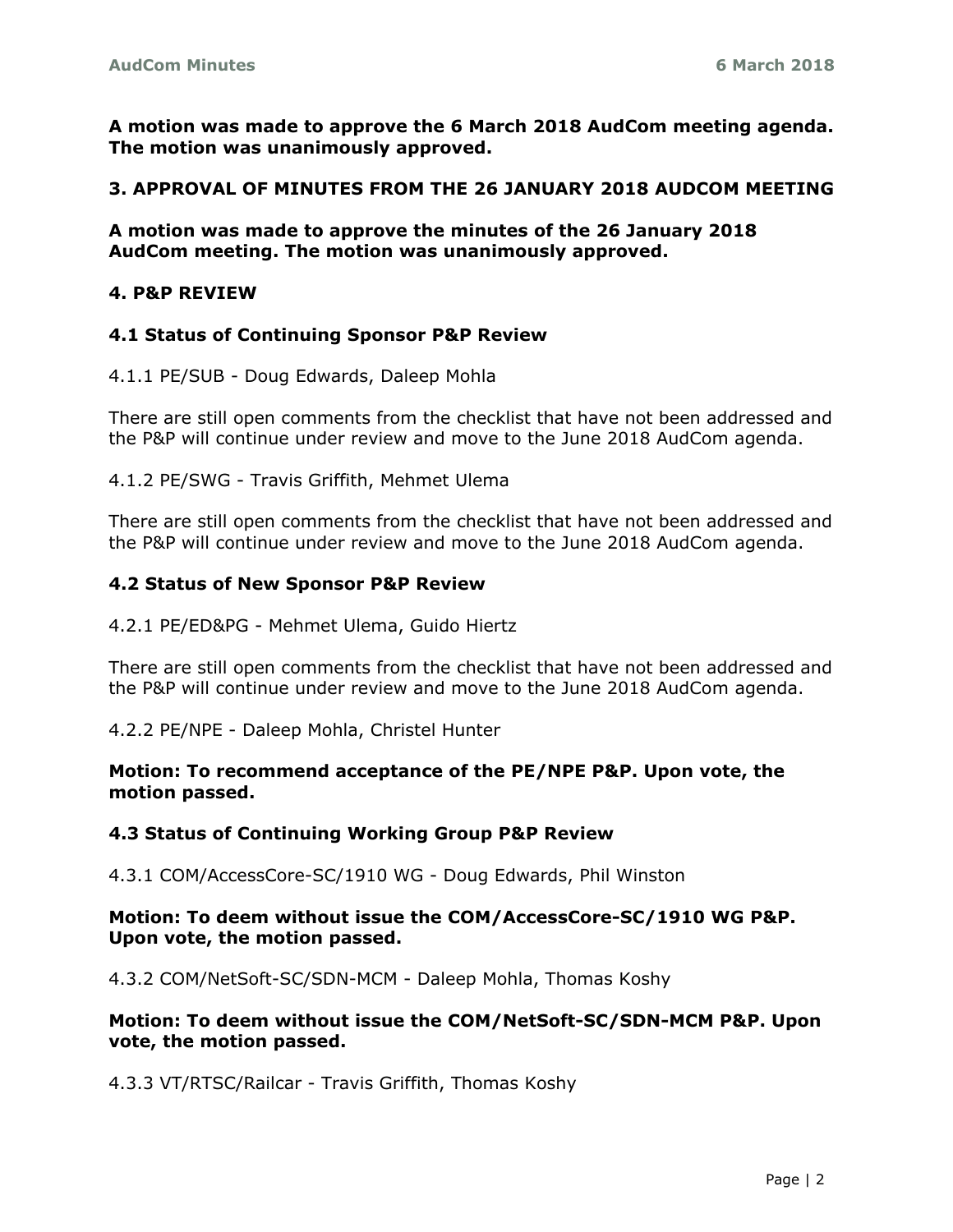There are still open comments from the checklist that have not been addressed and the P&P will continue under review and move to the June 2018 AudCom agenda.

## **4.4 Status of New Working Group P&P Review**

There were no new Working Group P&Ps to review. This was discussed, and as noted in the action item review section, the list of outstanding WG P&Ps continues to grow as we only receive a portion of the Working Group P&Ps requested each year, but there are valid reasons why some are not received. There is an open action item for Lisa Weisser to work with the OPM team to reduce this gap.

## **5. OLD BUSINESS**

## **5.1 Action Item Review - Lisa Weisser**

Lisa Weisser reviewed the action items from prior AudCom meetings:

| <b>Action Item</b>                                                                                                                                                                                                                                                                     | <b>Status</b> | Update                                                                                                                                                                                                  |
|----------------------------------------------------------------------------------------------------------------------------------------------------------------------------------------------------------------------------------------------------------------------------------------|---------------|---------------------------------------------------------------------------------------------------------------------------------------------------------------------------------------------------------|
| Mike Kipness, Erin Spiewak,<br>and Malia Zaman will work<br>with PES Tech Council to<br>determine next steps for PES<br>Sponsor P&Ps in terms of a<br>realistic expiration date for the<br>current PES Sponsor template<br>and whether or not a new PES<br>Sponsor template is needed. | In Progress   | Teleconference was held on 23<br>February 2018 with staff and<br>PES Tech Council officers.<br>Further discussion took place at<br>the AudCom March meeting as<br>noted in these minutes.               |
| Mike Janezic, Lisa Weisser, and<br>AudCom volunteers will finalize<br>the baseline documents and<br>update the instructions<br>documents and checklists for<br>each type of baseline.                                                                                                  | Complete      | Baselines, instructions, and<br>checklists are approved.                                                                                                                                                |
| Lisa Weisser to post the<br>instructions documents and<br>checklists along with the 2017<br>baselines by the end of the<br>month.                                                                                                                                                      | Complete      | Baselines, instructions, and<br>checklists are posted on the<br>AudCom webpages.                                                                                                                        |
| Lisa Weisser will communicate<br>via several channels that the<br>baselines are available, where<br>they can be located, and the<br>timelines for submissions on<br>the 2015 or 2017 baselines.                                                                                        | Complete      | Timelines are posted on the<br>AudCom website and emails<br>were sent to Sponsor and WG<br><b>Chairs and Standards</b><br>Representatives. NB:<br>communication will be ongoing<br>throughout the year. |
| Matt Ceglia to provide<br>additional documentation at                                                                                                                                                                                                                                  | In Progress   | Pending for June 2018 AudCom<br>meeting.                                                                                                                                                                |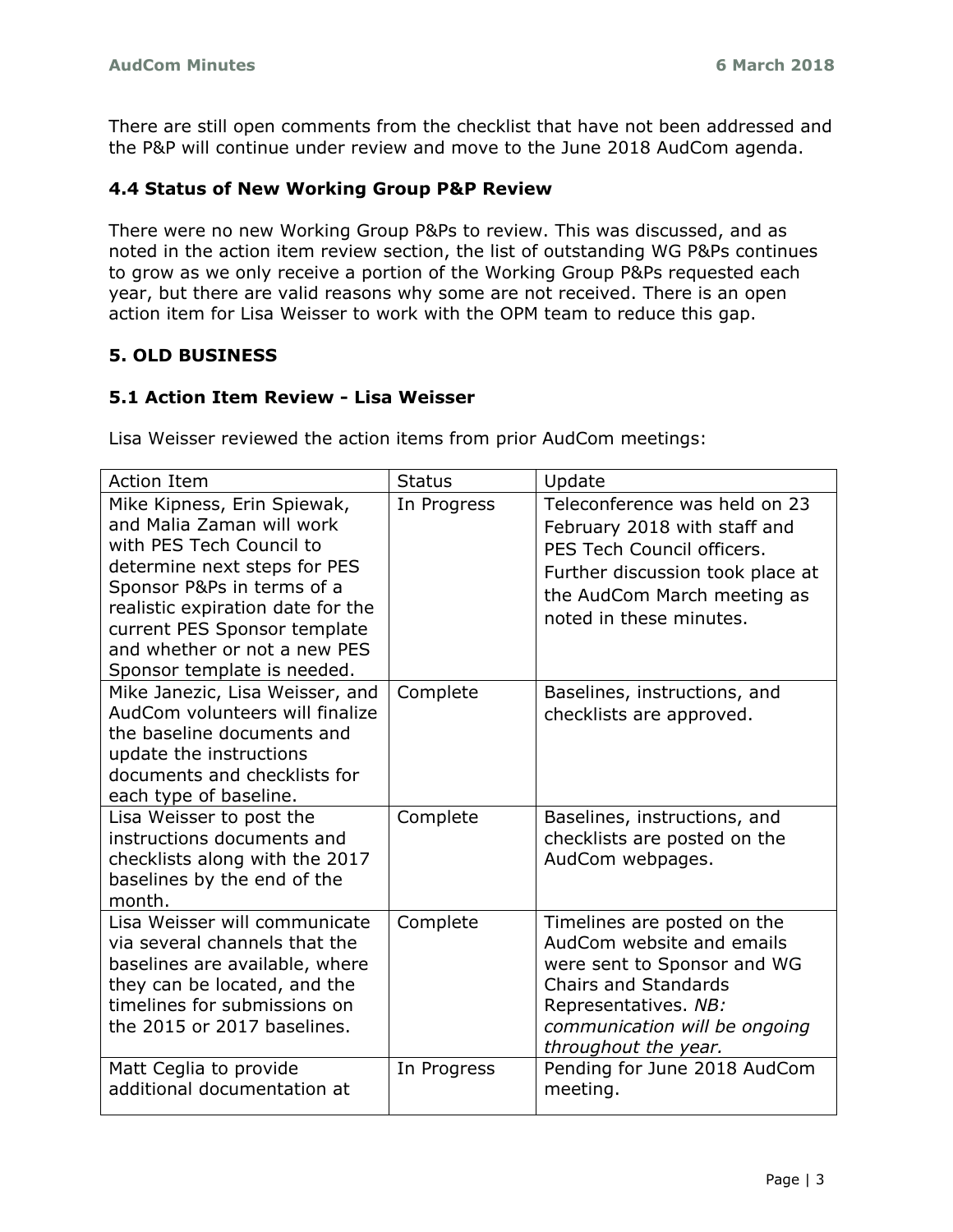| the March 2018 AudCom           |             |                                  |
|---------------------------------|-------------|----------------------------------|
| meeting on the PES process for  |             |                                  |
| delegating responsibility to    |             |                                  |
| subcommittees to get the        |             |                                  |
| process documented for          |             |                                  |
| reference and potential reuse.  |             |                                  |
| Lisa Weisser to work with OPM   | In Progress | The list continues to grow as we |
| team to review all prior        |             | only receive a portion of the WG |
| accepted Sponsor P&Ps where     |             | P&Ps requested each year, but    |
| Sponsors have not submitted     |             | there are valid reasons why      |
| WG P&Ps (due to being new       |             | some are not received.           |
| Sponsors, having no active      |             |                                  |
| WGs, or other reasons).         |             |                                  |
| Outreach will include option of |             |                                  |
| new Simplified WG P&P.          |             |                                  |

## **5.2 Status of 2017 Baselines**

## 5.2.1 Expiration of 2015 Baselines

This item was primarily covered during the action item review, reminding all in attendance at the March AudCom meeting and noting in these meeting minutes that the 2015 AudCom baselines are now expired and will be maintained in an archive in iMeet Central. Any P&Ps submitted should now be based on the 2017 AudCom baselines.

### 5.2.2 Simplified Working Group P&P Baseline

Chair Reilly explained that this option for a Working Group P&P baseline is also now available on the AudCom baselines webpage. The document was developed based on the 2017 Individual Working Group P&P, with all optional items removed. As noted in the action item review, this option will be offered with requests for Working Group P&Ps for AudCom's review.

## **5.3 Recommendations from Teleconference about PES Sponsor P&P Template Timing for Continued Use - Annette Reilly**

Chair Reilly presented an update about the use of the current PES Template and described plans discussed during a call with PES Tech Council, staff, and AudCom representatives. A determination is being made by PES about whether the new AudCom baseline incorporates enough of the PES Sponsor P&P requirements or whether a new PES Template needs to be developed from the new AudCom Sponsor baseline. However, the current PES Template will need to have an expiration date, similar to the AudCom Sponsor P&P baseline that it was based upon. Chair Reilly is looking for a new PES Template, if needed, to be ready for use soon after the June 2018 AudCom meeting for those PES Sponsors with P&Ps expiring at the end of 2018.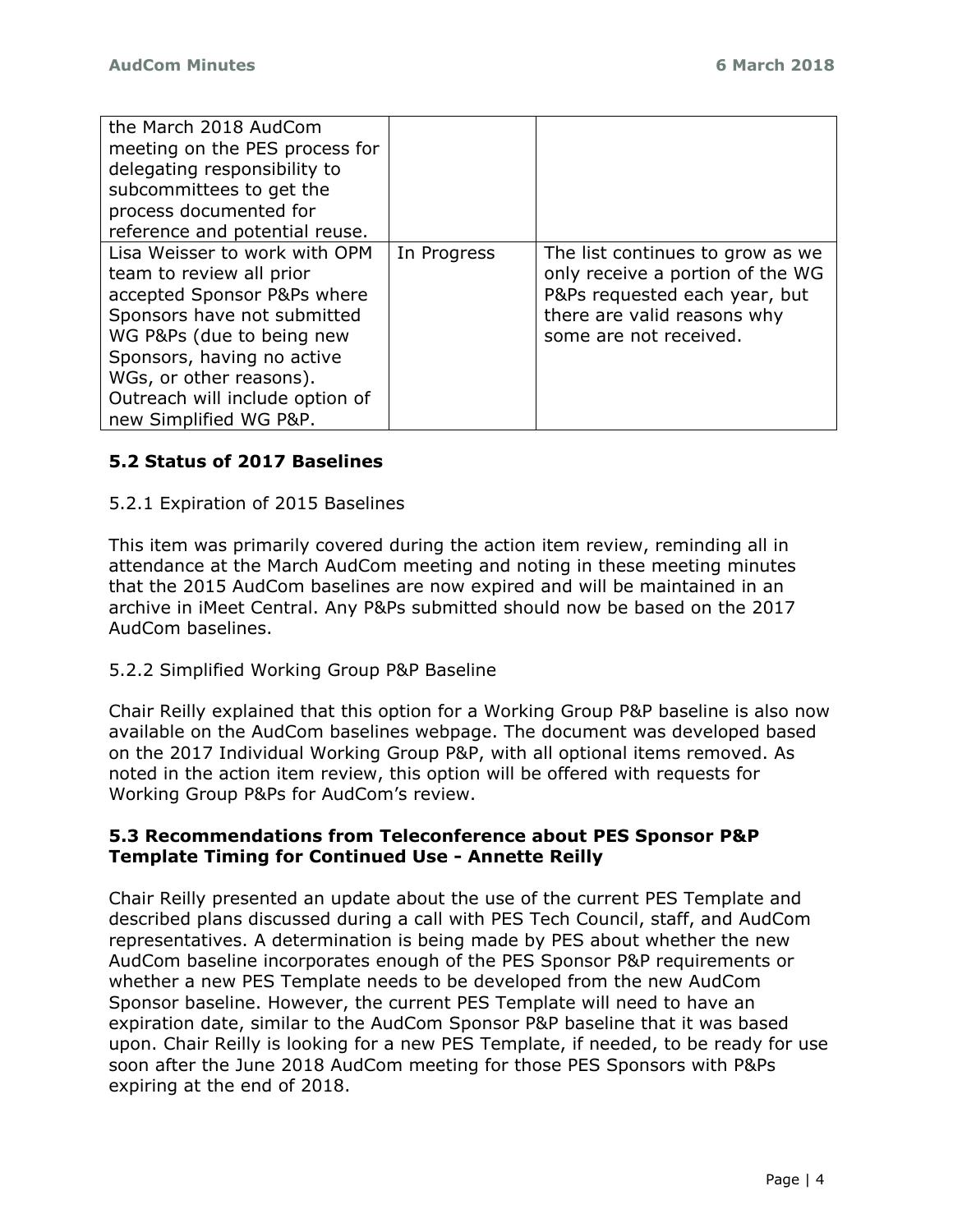## **Motion: AudCom to set the date of 31 March 2018 for ending use of 2017 PES Template. The motion was unanimously approved.**

In the interim between this expiration date and the time that a new template is finalized, any PES Sponsors preparing P&P documents will need to use the AudCom Sponsor P&P baseline. *NB: The PES 2017 Template has now been removed from the AudCom baselines webpage, and is archived in iMeet Central.*

## **5.4 SASB/SCC18 P&P (SCC Type 1 Baseline) - Christel Hunter**

Chris Hunter provided an update on the development and review process for the SASB/SCC18 P&Ps, which will, upon acceptance be used to develop a baseline for future SCC Type 1 P&Ps.

## **5.5 Review of AudCom Conventions - Mike Janezic**

Mike Janezic provided an update about the work that has been done on the AudCom Conventions. The conventions are intended to clarify working practices for AudCom and those preparing P&P for AudCom review. The draft documents, along with a comment spreadsheet, are located in the AudCom area of iMeet Central. An ad hoc was formed to determine if further changes are needed and bring back the conventions documents for AudCom approval. The ad hoc will be chaired by Travis Griffith, and will include the following members: Matt Ceglia, Thomas Koshy, Mehmet Ulema, and Lisa Weisser.

AI: Chair Reilly will send a call for participation to see if other AudCom members not in attendance would like to participate in this ad hoc. *NB: A call for participation was sent out.*

## **6. NEW BUSINESS**

## **6.1 General Data Protection Regulation (GDPR) Presentation - Yvette Ho Sang**

Yvette Ho Sang presented about what will be required for IEEE to be compliant with the General Data Protection Regulation (GDPR) that goes into effect on 25 May 2018. Yvette answered numerous questions and explained that this presentation is phase one, and there will be a phase two coming soon.

## **6.2 Open Source Ad Hoc Report to AudCom - Dorothy Stanley**

Dorothy Stanley was not at the meeting and there was no report on the Open Source ad hoc.

## **7. DATE OF NEXT MEETING**

The next meeting of AudCom will take place on 12 June 2018 in The Hague, Netherlands.